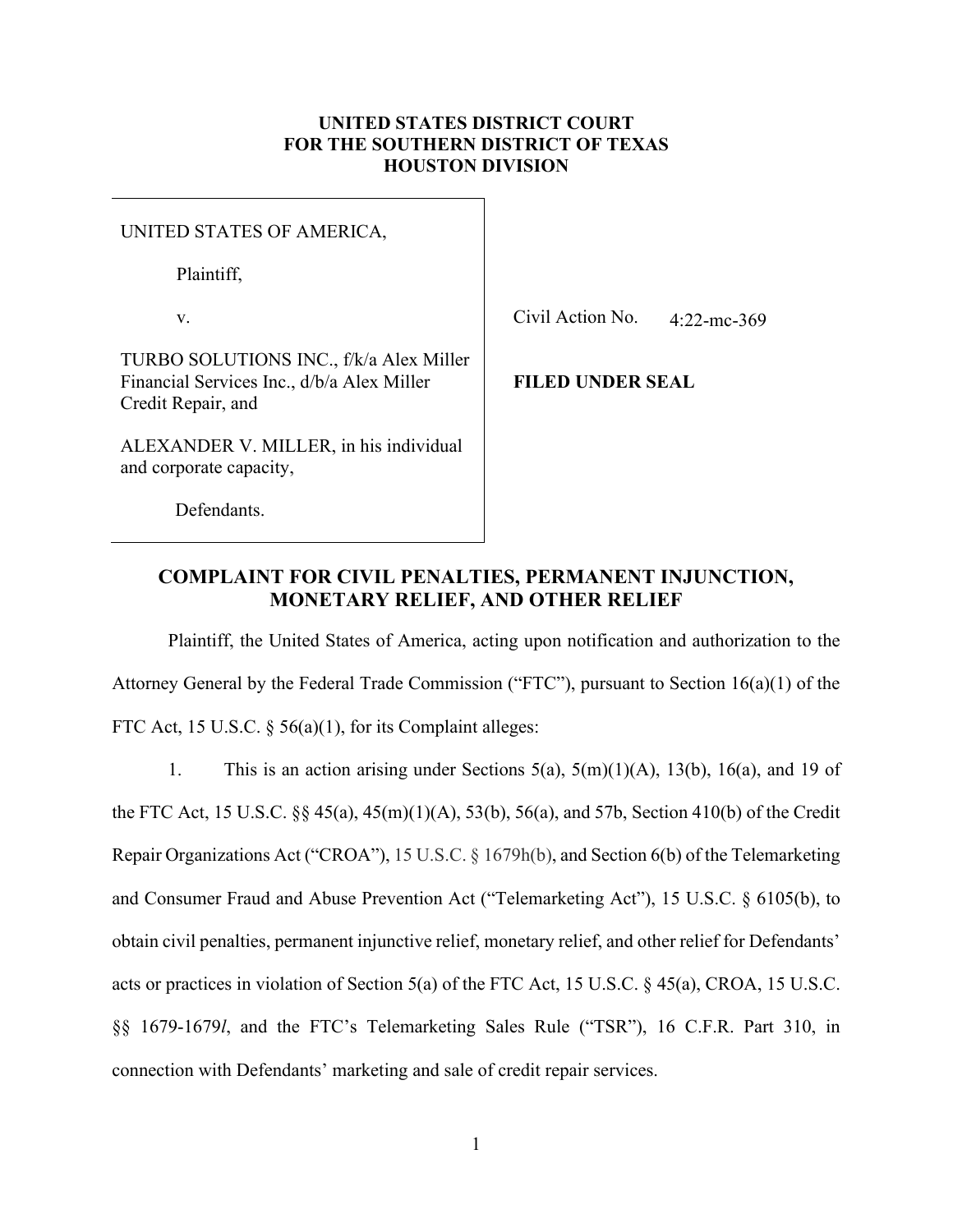### **NATURE OF THE CASE**

2. Since at least 2018, Defendants have operated an unlawful credit repair scam that has harmed vulnerable consumers nationwide. Through Internet websites, social media, and telemarketing, Defendants falsely claim that, for a fee ranging from several hundred dollars to more than \$1,500, they can improve consumers' credit scores. Defendants attempt to improve the credit scores of their customers by filing false identity theft reports on the FTC's identitytheft.gov website and by other means, all of which are either ineffective or unlawful. In addition, Defendants have routinely solicited and accepted prohibited advanced fees for their credit repair services and fail to make required disclosures regarding those services.

## **JURISDICTION AND VENUE**

3. This Court has subject matter jurisdiction over this action pursuant to 28 U.S.C. § 1331 because it arises under the law of the United States. It also has subject matter jurisdiction over this action pursuant to 28 U.S.C. § 1337(a) because it arises under an Act of Congress regulating interstate commerce, under 28 U.S.C. § 1345 because the United States is the Plaintiff, and under 28 U.S.C. § 1355 because the United States seeks a civil money penalty. At all times relevant to this Complaint, Defendants have maintained a substantial course of trade in or affecting commerce, as "commerce" is defined in Section 4 of the FTC Act, 15 U.S.C. § 44.

4. The Court has personal jurisdiction over Defendants because Defendants reside in and have their principal place of business in this district and because the alleged acts giving rise to the claims occurred in this District and elsewhere in the United States.

5. Venue is proper in this District under 28 U.S.C. § 1391(b)(1), (b)(2), (c)(1), and (c)(2), and 15 U.S.C. § 53(b).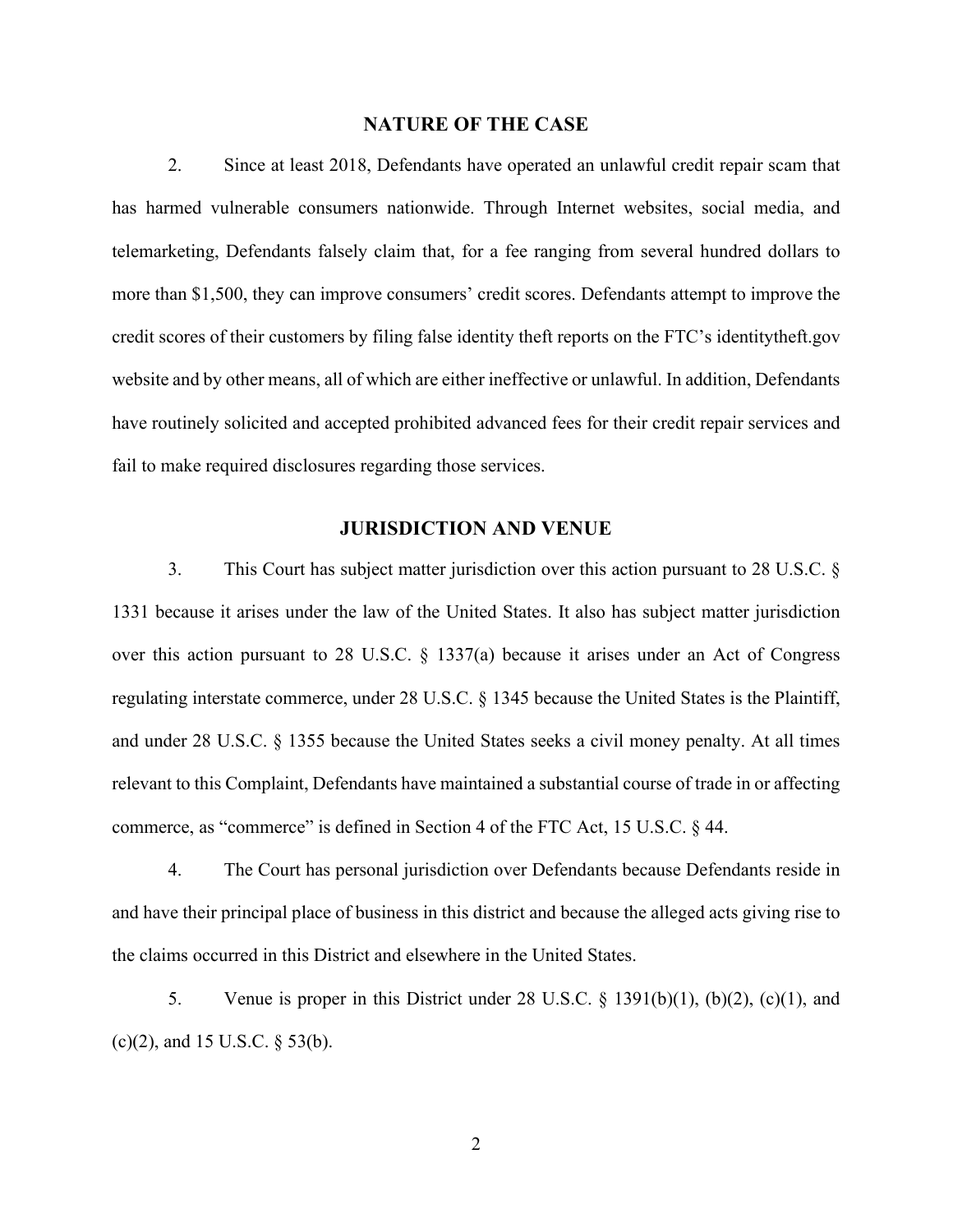#### **PARTIES**

6. Plaintiff is the United States of America.

7. Defendant Turbo Solutions Inc. ("Turbo Solutions") is a Wyoming company with its principal place of business at 440 Louisiana Street, Suite 575, Houston, Texas. Turbo Solutions was administratively dissolved for tax delinquency on June 9, 202[1](#page-2-0).<sup>1</sup> Turbo Solutions has also used mailing addresses of 77 Sugar Creek Center Boulevard, Suite 611, Sugar Land, Texas and 7890 Kemper Circle, Beaumont, Texas. Turbo Solutions was formerly known as Alex Miller Financial Services Inc. and has done business as Alex Miller Credit Repair. At all times relevant to this Complaint, acting alone or in concert with others, Turbo Solutions has marketed and sold credit repair services to consumers throughout the United States. Turbo Solutions has employees in the United States and has employees or contractors in the Philippines. Turbo Solutions transacts or has transacted business in this District and throughout the United States.

8. Defendant Alexander V. Miller is or was an owner, officer, director, or manager of Turbo Solutions. He is an authorized signatory on many of Defendants' bank accounts. At all times relevant to this Complaint, acting alone or in concert with others, he has formulated, directed, controlled, had the authority to control, or participated in the acts and practices set forth in this Complaint. Defendant Alexander Miller resides in this District and, in connection with the matters alleged herein, transacts or has transacted business in this District and throughout the United States.

<span id="page-2-0"></span><sup>1</sup> Under Wyoming law, a corporation continues to exist as a corporation after administrative dissolution and may be named in a civil proceeding. *See* Wyo. Stat. Ann. § 17-16-1405(a),  $(b)(v)$ .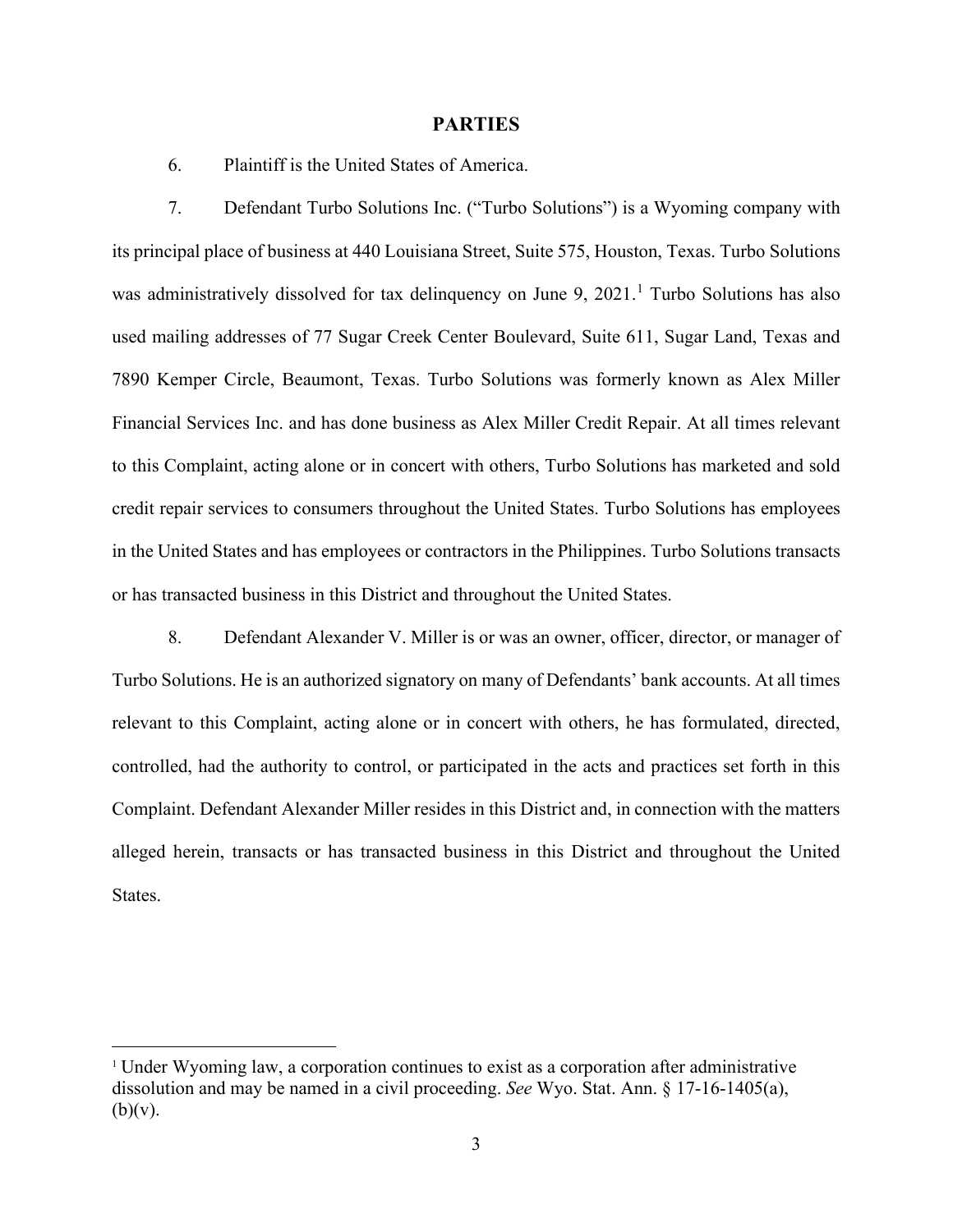#### **THE FTC ACT**

9. Section 5(a) of the FTC Act, 15 U.S.C. § 45(a), prohibits "unfair or deceptive acts or practices in or affecting commerce."

10. Misrepresentations or deceptive omissions of material fact constitute deceptive acts or practices prohibited by Section 5(a) of the FTC Act.

### **THE CREDIT REPAIR ORGANIZATIONS ACT**

11. The Credit Repair Organizations Act ("CROA") took effect on April 1, 1997. CROA's purposes are (1) to ensure that prospective buyers of the services of credit repair organizations receive the information necessary to make an informed decision regarding the purchase of such services; and (2) to protect the public from unfair or deceptive advertising and business practices by credit repair organizations. 15 U.S.C. § 1679(b).

12. CROA defines a "credit repair organization" as "any person who uses any instrumentality of interstate commerce or the mails to sell, provide, or perform (or represent that they can or will sell, provide, or perform) any service, in return for the payment of money or other valuable consideration, for the express or implied purpose of . . . improving any consumers' credit record, credit history, or credit rating. . . ." 15 U.S.C. § 1679a(3).

13. CROA prohibits all persons from making any statement, or counseling or advising any consumer to make any statement, which is untrue or misleading with respect to any consumer's credit worthiness, credit standing, or credit capacity to any consumer reporting agency. 15 U.S.C. § 1679b(a)(1)(A). CROA also bars all persons from making or using any untrue or misleading representation of the services of the credit repair organization. 15 U.S.C. § 1679b(a)(3). Furthermore, CROA prohibits all persons from engaging, directly or indirectly, in any act, practice, or course of business that constitutes or results in the commission of, or an attempt to commit, a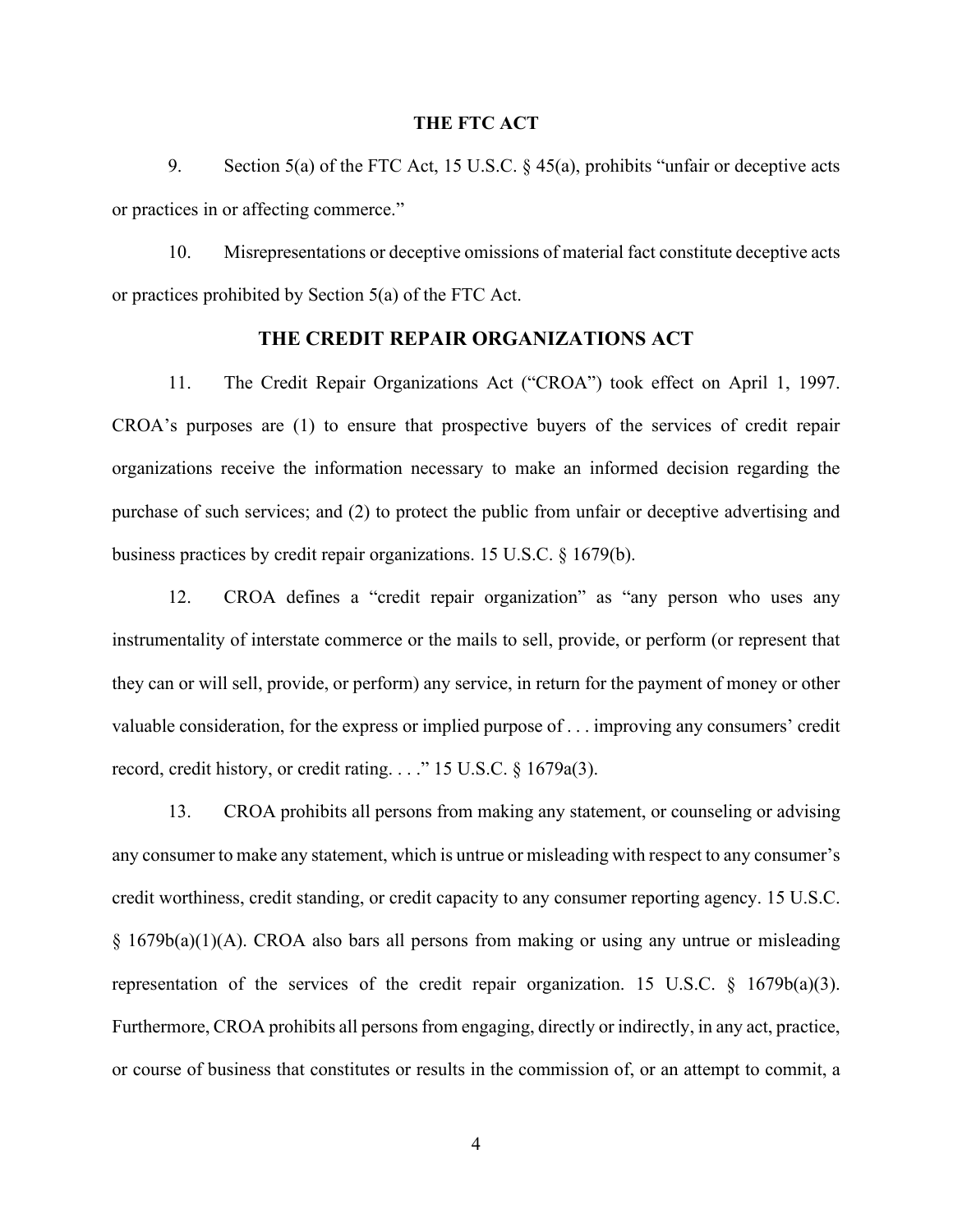fraud or deception on any person in connection with the offer or sale of the services of the credit repair organization. 15 U.S.C. § 1679b(a)(4).

14. CROA prohibits credit repair organizations from charging or receiving any money or other valuable consideration for the performance of any service which the credit repair organization has agreed to perform before such service is fully performed. 15 U.S.C. § 1679b(b).

15. Credit repair organizations must provide consumers with a written statement containing prescribed language concerning "Consumer Credit File Rights Under State and Federal Law" before any contract or agreement is executed. 15 U.S.C. § 1679c(a).

16. Credit repair organizations must also include certain terms and conditions in any contract or agreement for services, including a conspicuous statement in bold face type, in immediate proximity to the space reserved for the consumer's signature on the contract, which reads as follows: "You may cancel this contract without penalty or obligation at any time before midnight of the 3rd business day after the date on which you signed the contract. See the attached notice of cancellation form for an explanation of this right." 15 U.S.C. § 1679d(b)(4).

17. CROA directs credit repair organizations to provide consumers with a "Notice of Cancellation" form, in duplicate, containing prescribed language concerning consumers' three-day right to cancel that consumers can use to cancel the contract. 15 U.S.C. § 1679e(b). Any consumer who enters into a contract with a credit repair organization shall be given a copy of the completed contract and all disclosures required under the Act and a copy of any other document the credit repair organization requires the consumer to sign. 15 U.S.C. § 1679e(c).

18. A violation of CROA constitutes an unfair or deceptive act or practice in commerce in violation of Section 5(a) of the FTC Act (15 U.S.C. § 45(a)), 15 U.S.C. § 1679h(b)(1), and shall be treated as a violation of an FTC trade regulation rule. 15 U.S.C. § 1679h(b)(2). A violation of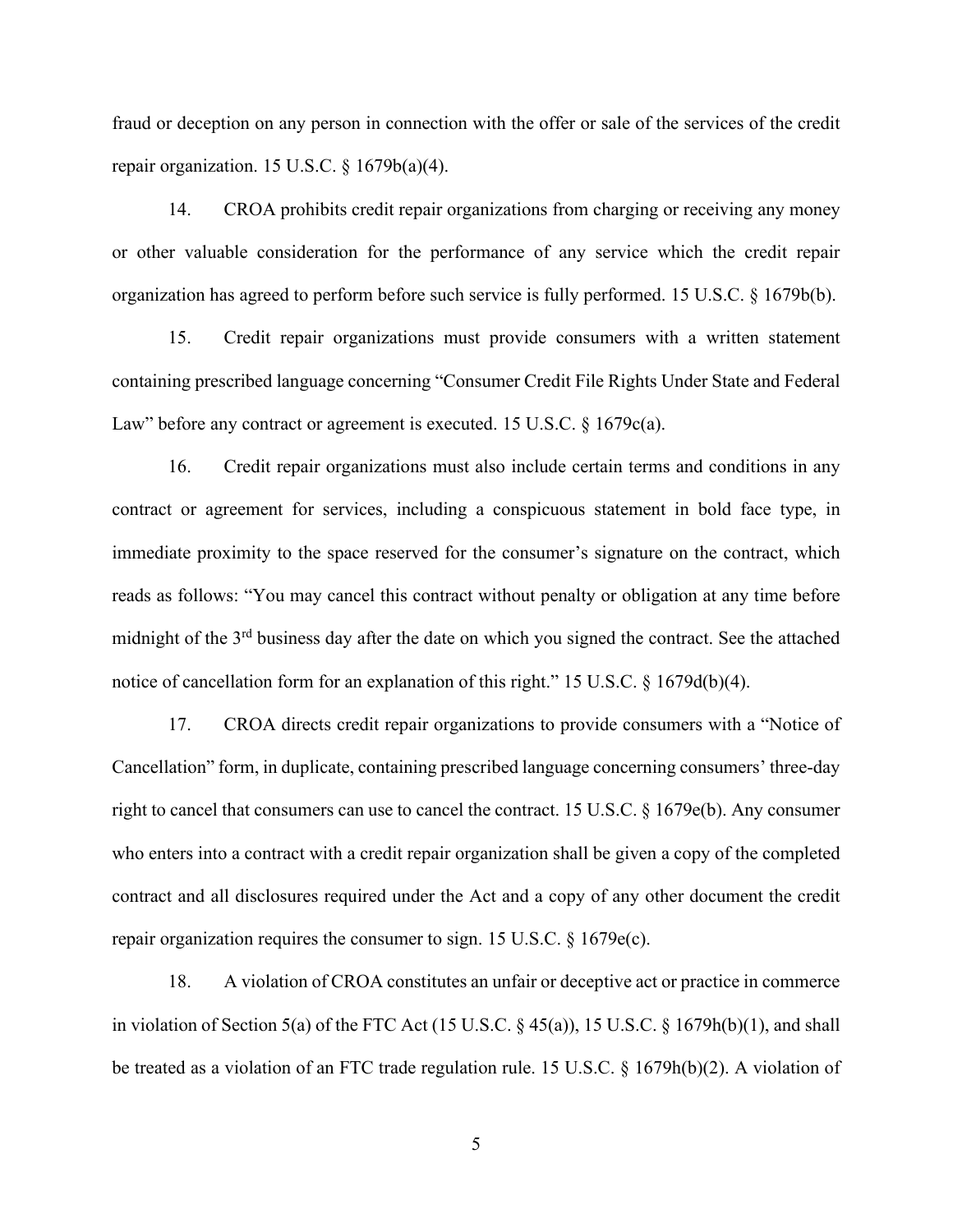CROA made with the knowledge required by Section  $5(m)(1)(A)$  of the FTC Act, 15 U.S.C. § 45(m)(1)(A), is subject to monetary civil penalties for each violation of CROA. *See* 15 U.S.C. § 45(m)(1)(A), as modified by Section 4 of the Federal Civil Penalties Inflation Adjustment Act of 1990, 28 U.S.C. § 2461, the Federal Civil Penalties Inflation Adjustment Act Improvements Act of 2015, Public Law 114-74, sec. 701, 129 Stat. 599 (2015); *see also* 16 C.F.R. § 1.98(d).

19. Each instance in which Defendants have failed to comply with CROA constitutes a separate violation of CROA for the purpose of assessing monetary civil penalties.

### **THE TELEMARKETING SALES RULE**

20. In 1994, Congress directed the FTC to prescribe rules prohibiting abusive and deceptive telemarketing acts or practices pursuant to the Telemarketing Act, 15 U.S.C. §§ 6101- 6108. The FTC adopted the original Telemarketing Sales Rule in 1995, extensively amended it in 2003, and amended certain sections thereafter. 16 C.F.R. Part 310.

21. Under the TSR, a "telemarketer" means any person who, in connection with telemarketing, initiates or receives telephone calls to or from a consumer or donor. 16 C.F.R. § 310.2(ff). A "seller" means any person who, in connection with a telemarketing transaction, provides, offers to provide, or arranges for others to provide goods or services to the customer in exchange for consideration. 16 C.F.R. § 310.2(dd).

22. The TSR prohibits sellers and telemarketers from misrepresenting, directly or by implication, any material aspect of the performance, efficacy, nature, or central characteristics of goods or services that are the subject of a sales offer. 16 C.F.R.  $\S 310.3(a)(2)(iii)$ .

23. The TSR bars sellers and telemarketers from requesting or receiving payment of any fee or consideration for goods or services represented to remove derogatory information from, or improve, a person's credit history, credit record, or credit rating until: (a) the time frame in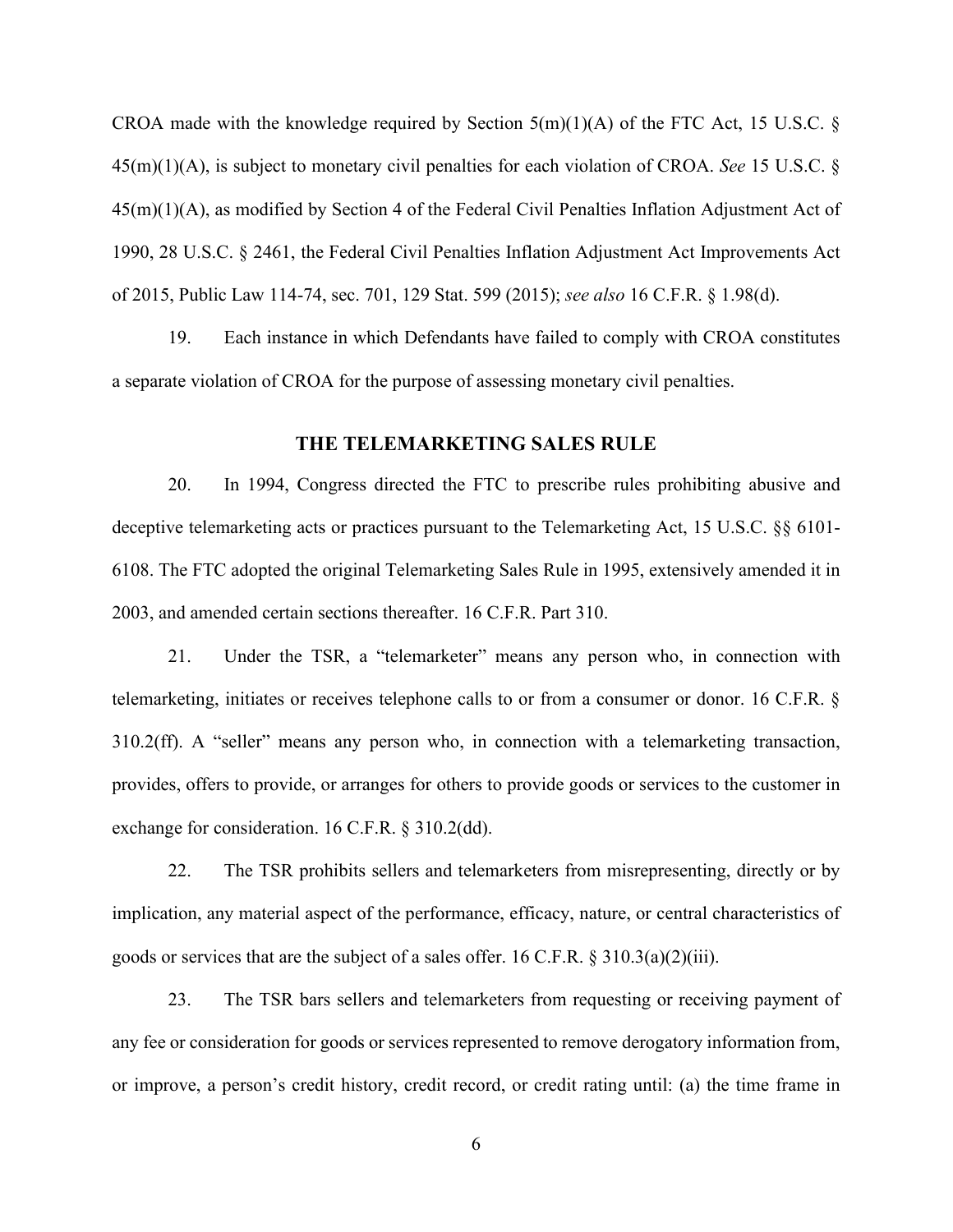which the seller has represented all of the goods or services will be provided to that person has expired; and (b) the seller has provided the person with documentation in the form of a consumer report from a consumer reporting agency demonstrating that the promised results have been achieved, such report having been issued more than six months after the results were achieved. 16 C.F.R. § 310.4(a)(2). The TSR also prohibits sellers and telemarketers from requesting or receiving payment of any fee or consideration in advance of obtaining a loan or other extension of credit when the seller or telemarketer has guaranteed or represented a high likelihood of success in obtaining or arranging a loan or other extension of credit for a person. 16 C.F.R. § 310.4(a)(4).

24. Pursuant to Section 3(c) of the Telemarketing Act, 15 U.S.C. § 6102(c), and Section 18(d)(3) of the FTC Act, 15 U.S.C. § 57a(d)(3), a violation of the TSR constitutes an unfair or deceptive act or practice in or affecting commerce, in violation of Section 5(a) of the FTC Act, 15 U.S.C. § 45(a). A violation of the TSR made with the knowledge required by Section  $5(m)(1)(A)$ of the FTC Act, 15 U.S.C. § 45(m)(1)(A), is subject to monetary civil penalties for each violation. *See* 15 U.S.C. § 45(m)(1)(A), as modified by Section 4 of the Federal Civil Penalties Inflation Adjustment Act of 1990, 28 U.S.C. § 2461, the Federal Civil Penalties Inflation Adjustment Act Improvements Act of 2015, Public Law 114-74, sec. 701, 129 Stat. 599 (2015); *see also* 16 C.F.R.  $§$  1.98(d).

#### **DEFENDANTS' UNLAWFUL BUSINESS ACTIVITES**

#### **Defendants' Deceptive Website and Social Media Accounts**

25. To induce consumers to purchase their credit repair services, Defendants maintained an Internet website, alexmillercreditrepair.com, and continue to operate various social media accounts on which they market and make deceptive claims regarding their credit repair services. Defendants have claimed to be "a professional credit corrections company specializing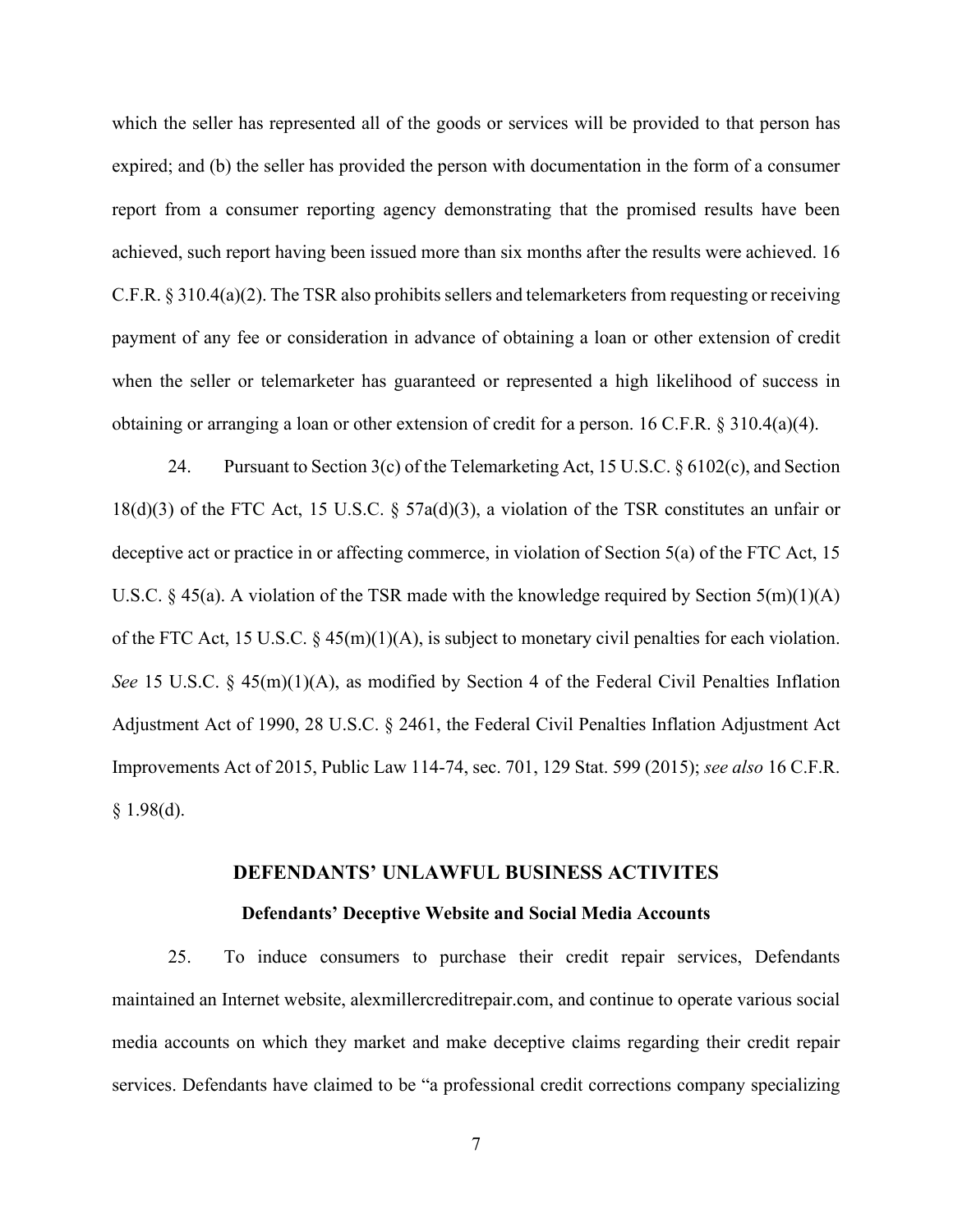in restructuring and rebuilding your credit." Individual Defendant Alexander Miller has claimed to be a "Credit Repair Expert on Debt Validation."

26. Defendants' marketing routinely claims that they improve consumers' credit scores through a two-step process: removing negative information from consumers' credit histories or credit reports and adding positive credit history. For the first step, Defendants have claimed to remove negative information that involves "advanced disputing" of information on consumers' credit reports. For the second step, Defendants have claimed that they can add "credit building products" to consumers' credit histories that will result in a positive payment history being added to the consumer's credit history or credit report.

27. Defendants have claimed that this two-step process will significantly increase consumers' credit scores and their ability to gain access to mortgages, car loans, and eligibility for funding at lower interest rates.

28. For example, Defendants' website alexmillercreditrepair.com featured an embedded video that claimed: "You're your credit," "700+ credit scores," "Larger loan amounts," and "Higher credit card limits." Defendants' website also displayed the following statements:

- Repair Your Credit Today!! Guaranteed Results in 40 days!
- Delete Negative Accounts
- We Delete Inaccurate and Negative Accounts
- We provide trade lines (Credit Boosters).
- "The 3 Round Burst"... is now known as the most effective way to get negative accounts deleted off credit reports.
- The 3 Round Burst consist [sic] of 3 master rounds of advanced disputing. Each round is 30-40 days. You will see massive deletion results at the end of each round.
- Will my score go up? Your score will increase according to how many positive accounts you have after we delete the negative accounts.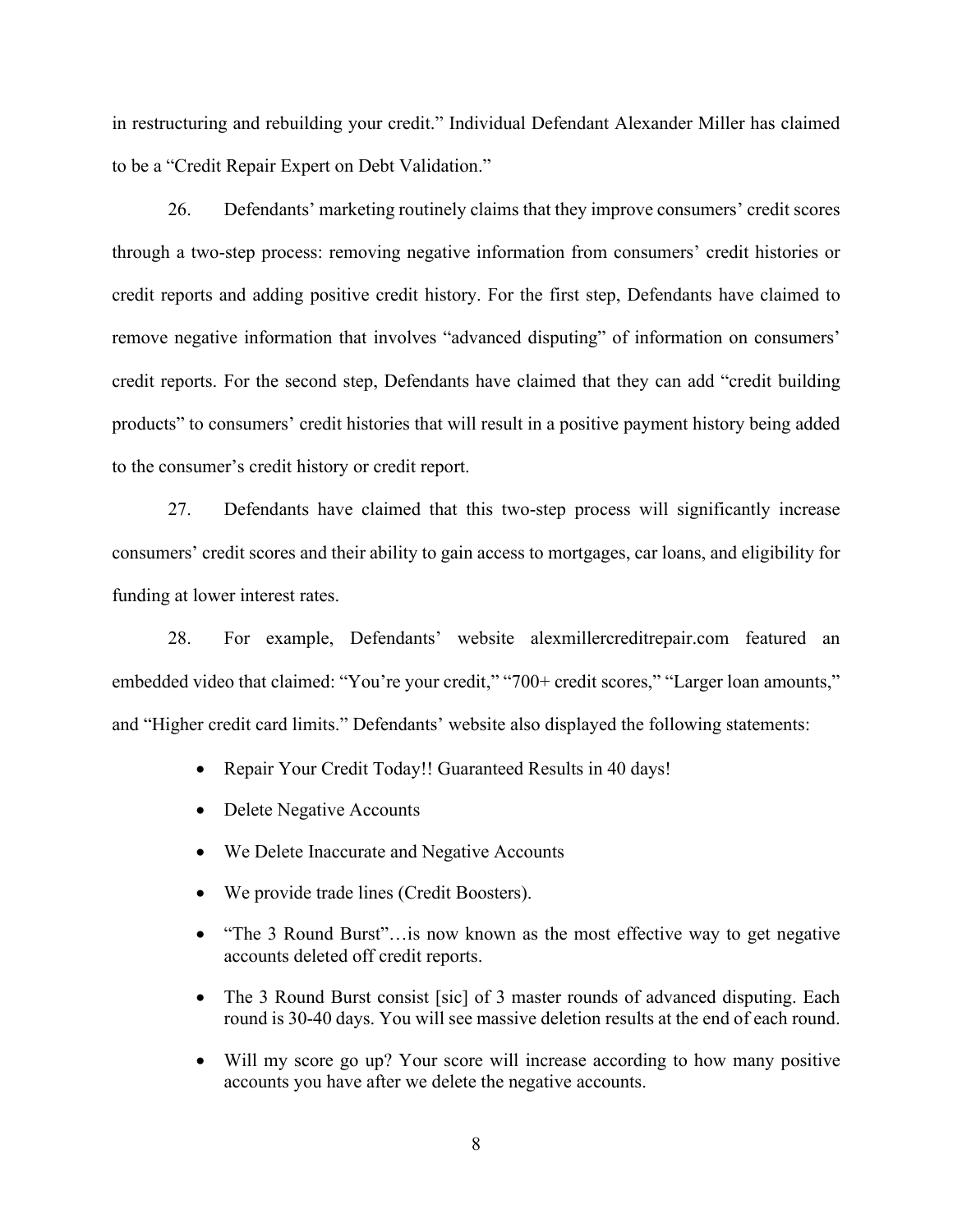- Your scores will increase according to how many Positive Accounts you have after the Negative/Inaccurate accounts are deleted. If you don't have any Positive Accounts then we have Credit Building Products that will help to strengthen you credit scores.
- Alex Miller Credit Repair has helped over 10,000 clients repair their credit and purchase the cars, homes and businesses of their dreams!
- 29. Defendants have made the following statements on their Instagram "feed:"
	- 2 STEP PROCESS: Credit Repair is a 2 step process. Step 1 is to delete the negative accounts. Step 2: is for you to add credit building products/tradelines to BOOST your scores. If you don't do BOTH steps or try to skip a step it won't work. So you have to do both.
	- Credit repair is a 2 STEP PROCESS. Step 1: The removal of at least 85% of your inaccurate negative accounts. Step [2]: is for you to replace the negative accounts that we helped to remove with some positive accounts which we call credit building products/tradelines which will help INCREASE your scores to help get you that approval that that you need.
	- My client [] did everything she was supposed to do and that's why it worked out for her to buy this house. 1. She was patient during Covid. 2. She purchased both credit building products/tradelines. . .
	- While we clean your inaccurate negative accounts you MUST DO 2 THINGS to see HUGE INCREASES in your scores. 1. Purchase both credit building products/tradelines. . . .
	- Student Loans = Deleted/Collections = Deleted/Charge offs = Deleted/Evictions =  $Deleted/Bankruptcies = Deleted/Repos = Deleted/Late$  Payments Deleted/Hospital Bills = Deleted/Foreclosures = Deleted
- 30. Defendants' website and Instagram account also promote their services using

purported testimonials that display pictures of homes and automobiles with captions such as, "I

fixed her credit! She bought this house."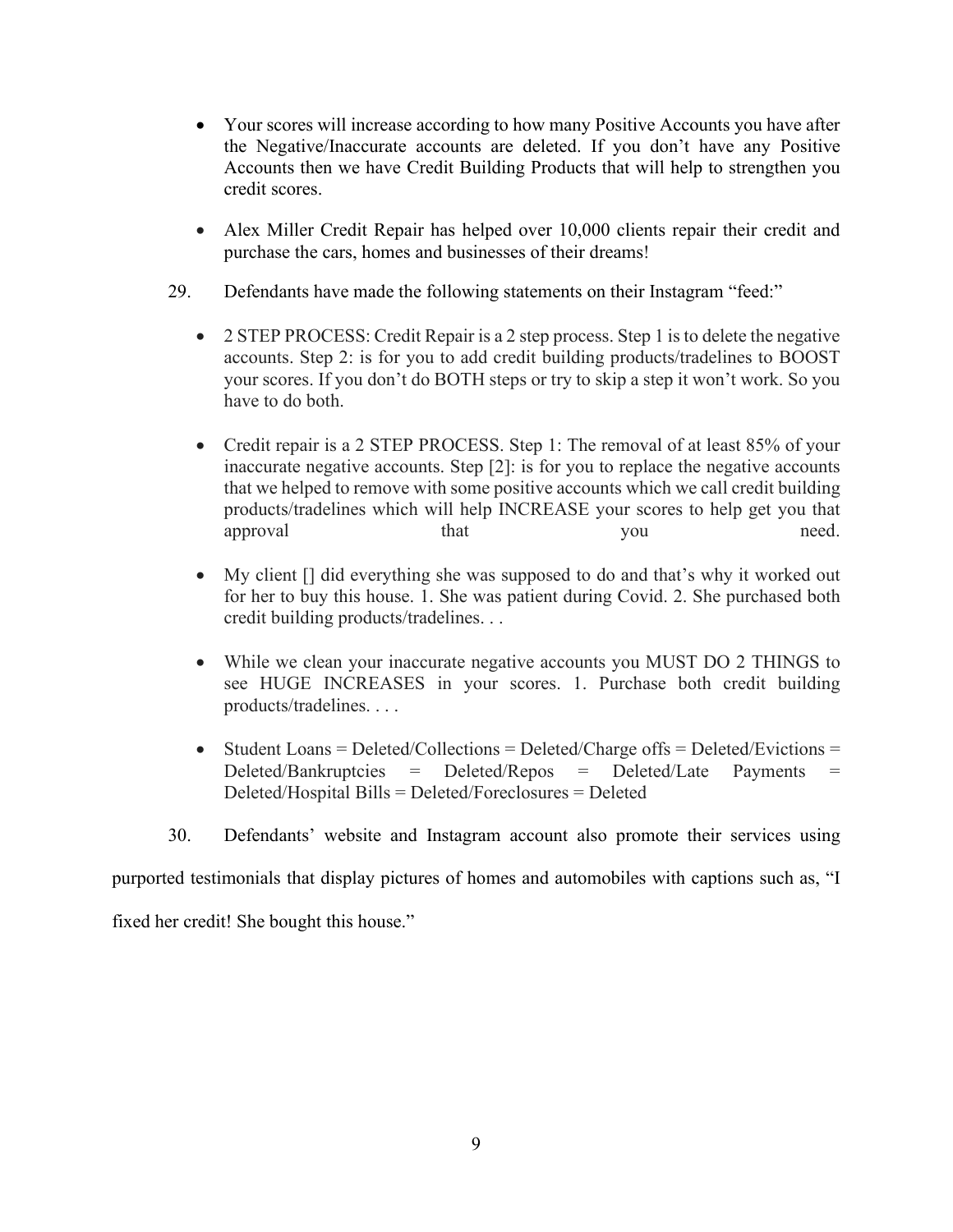#### **Defendants' Deceptive Telemarketing**

31. Defendants' website and social media accounts invite consumers to call a telephone number for more information on their credit repair services. The Defendants' Instagram account also encourages consumers to text message Defendants their contact information.

32. When consumers contact Defendants using the telephone number listed on Defendants' website or Instagram account, they speak with one of Defendants' telephone representatives. These representatives make many of the same representations included on Defendants' website and social media accounts. For example, Defendants' telephone representatives have claimed that Defendants can remove negative items from consumers' credit reports. They tell consumers that Defendants achieve their results by sending the major credit reporting agencies several rounds of letters that dispute the consumers' negative transactions.

33. Defendants' telephone representatives also tell consumers that purchasing credit building products, such as store credit cards (that can only be used to purchase goods or services from a particular retailer), will improve consumers' credit scores.

34. Defendants' telephone representatives have even claimed that as a result of Defendants' services, consumers' credit scores will improve by 200 points in 90 days.

#### **Defendants' Unlawful Enrollment Process**

35. Before providing any of the promised credit repair services, Defendants' telephone representatives require consumers to make an upfront payment of up to \$1,500, the amount typically quoted by sales representatives and listed on Defendants' Instagram feed. Occasionally, Defendants' telephone representatives have offered consumers a lower fee if the consumers agree to purchase credit repair services that day, or may allow the customer to make multiple payments.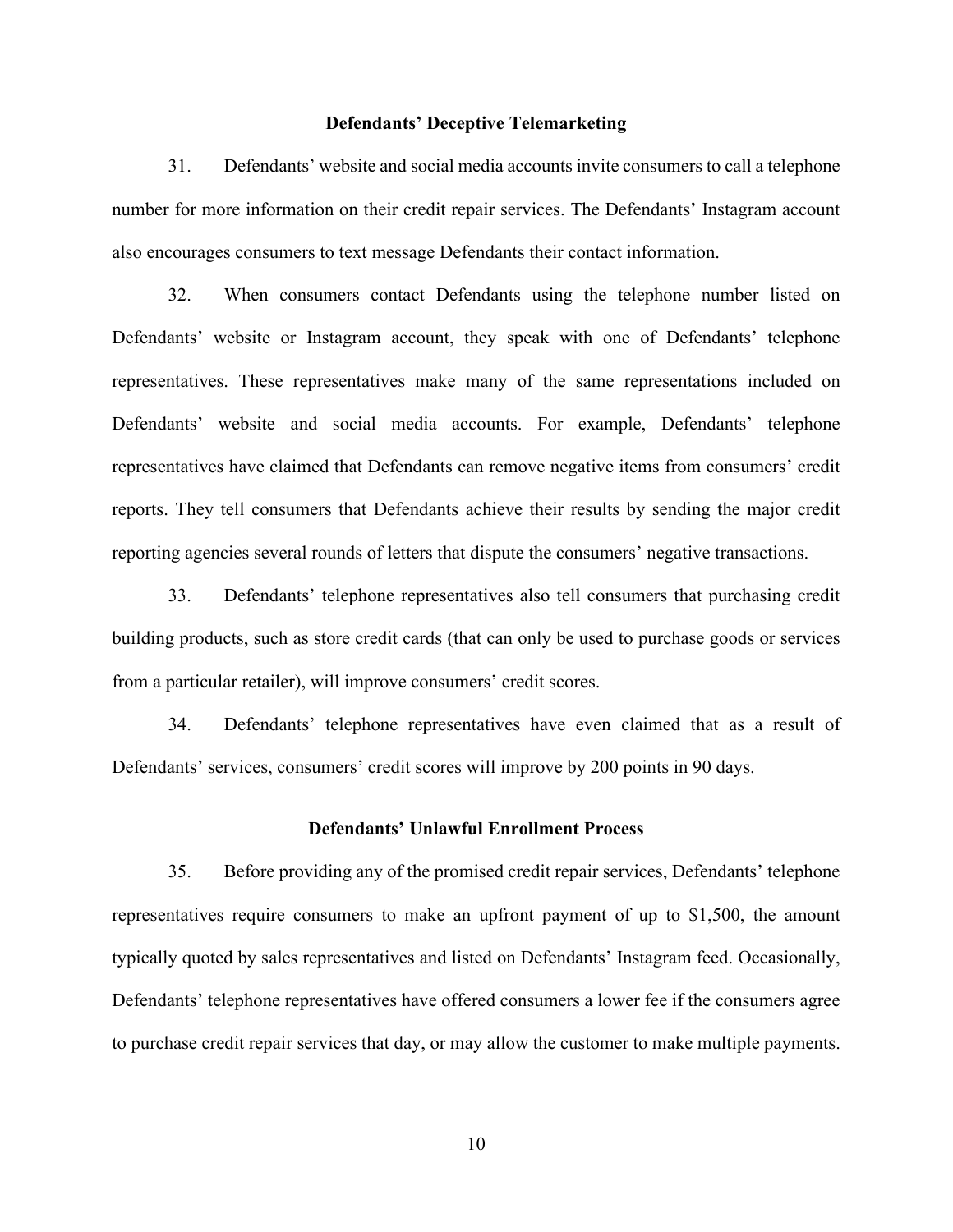36. Defendants' telephone representatives require consumers to provide a credit or debit card number on the phone. They tell consumers that they must make at least a down payment immediately. Defendants charge consumers' credit or debit cards or debit payment from consumers' bank accounts soon after they receive the billing information, and well before the promised credit repair services have been provided or completed.

37. Defendants' Instagram account makes clear that Defendants require payment before the work is performed. For example, one post reads "The #1 Reason why we have to stop or pause Credit repair. Our most recent attempt to bill your credit card failed. Please update your credit card information to restore access. Will set status to inactive due to no response." Another post reads "All you gotta do is 2 simple things. 1. Don't miss your monthly payments. 2. Keep your IdentityQ active. And you will see the same results as this client."

38. Although Defendants' website indicated that consumers should complete and sign an online contract, Defendants have allowed consumers to enroll by sending Defendants a copy of their driver's license, social security number, and credit or debit card or bank account information. At least one consumer enrolled without signing a contract.

39. Consumers who do sign a contract are generally not informed of all of their rights before they execute the contract. In some cases Defendants have not provided consumers with a written statement containing prescribed language concerning "Consumer Credit File Rights Under State and Federal Law." Defendants' contracts have also failed to display a conspicuous statement in bold face type next to the space reserved for the consumer's signature on the contract, which reads: "You may cancel this contract without penalty or obligation at any time before midnight of the 3rd business day after the date on which you signed the contract. See the attached notice of cancellation form for an explanation of this right." Defendants have further failed to provide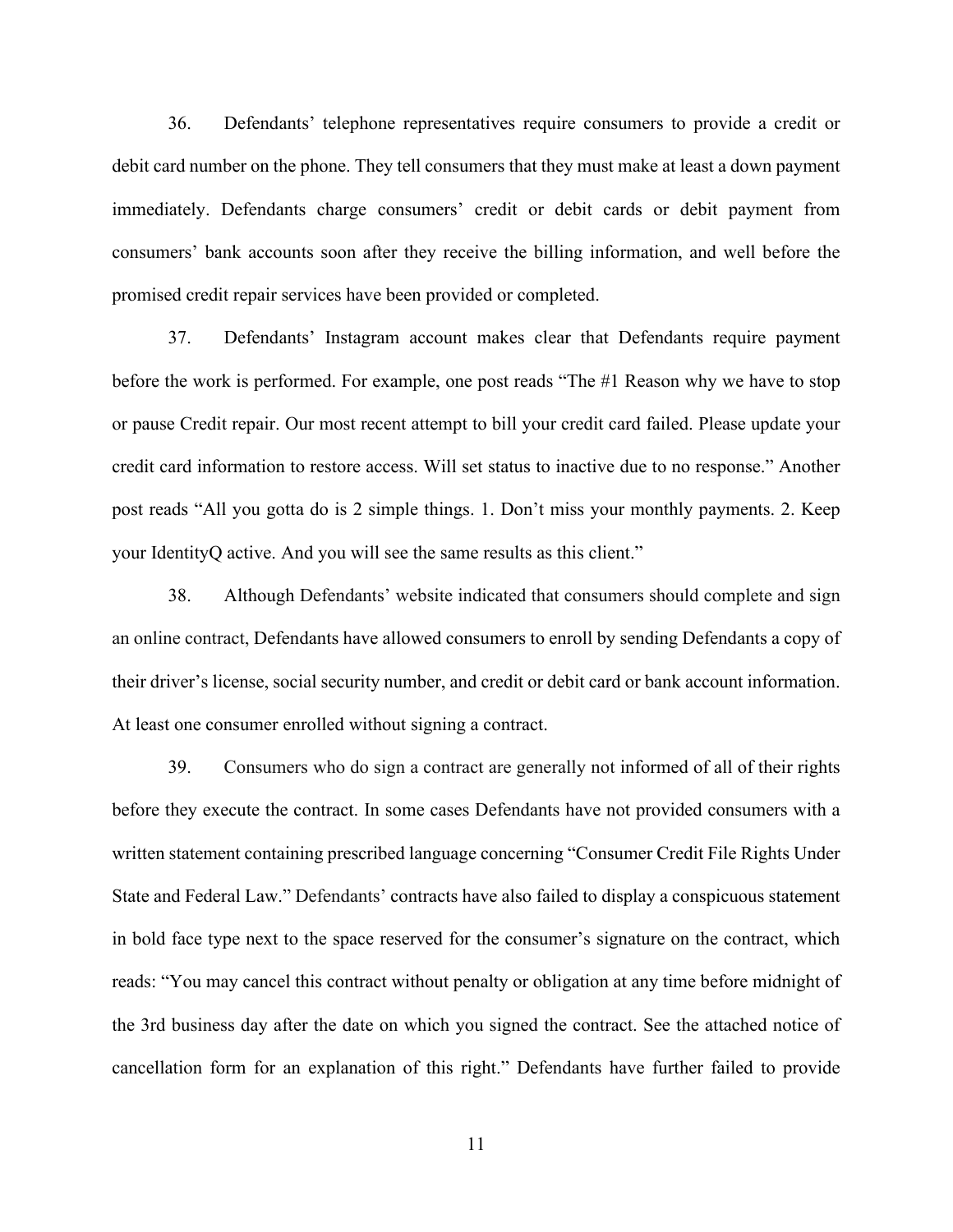consumers with the aforementioned "Notice of Cancellation" form, in duplicate, that explains consumers' three-day right to cancel the contract. Defendants have also failed to provide many consumers with copies of the contracts they signed.

#### **Defendants Do Not Follow Through on Credit Repair Promises**

40. As detailed above, Defendants claim they can improve consumers' credit scores by removing negative items from their credit report and adding positive credit history. However, there is no legal way to remove accurate, non-obsolete negative items from a consumer's credit history. Defendants' strategy for removing negative items has included filing bogus identity theft reports and fabricating baseless credit disputes. Defendants purport to add "positive credit history" by instructing consumers to apply for store credit cards or to pay to be added to as an authorized user on a "trade line," *i.e.*, a line of credit. Defendants' services do little or nothing to increase consumers' credit scores.

41. Purportedly to remove consumers' negative credit history, Defendants have submitted dispute letters to one or more credit reporting agencies challenging, without support, most or all of the negative information in consumers' credit reports. These unsupported challenges rarely if ever cause credit reporting agencies to delete or change any consumer's credit information.

42. Defendants also have attempted to remove negative credit history by, unbeknownst to consumers, filing or causing to be filed on the FTC's identitytheft.gov website, fake identify theft reports asserting that the negative information on consumers' reports was the result of identity theft. In fact, none of the consumers on whose behalf Defendants filed, or caused to be filed, these identity theft reports were victims of identity theft, nor was the negative information on their credit reports caused by identity theft.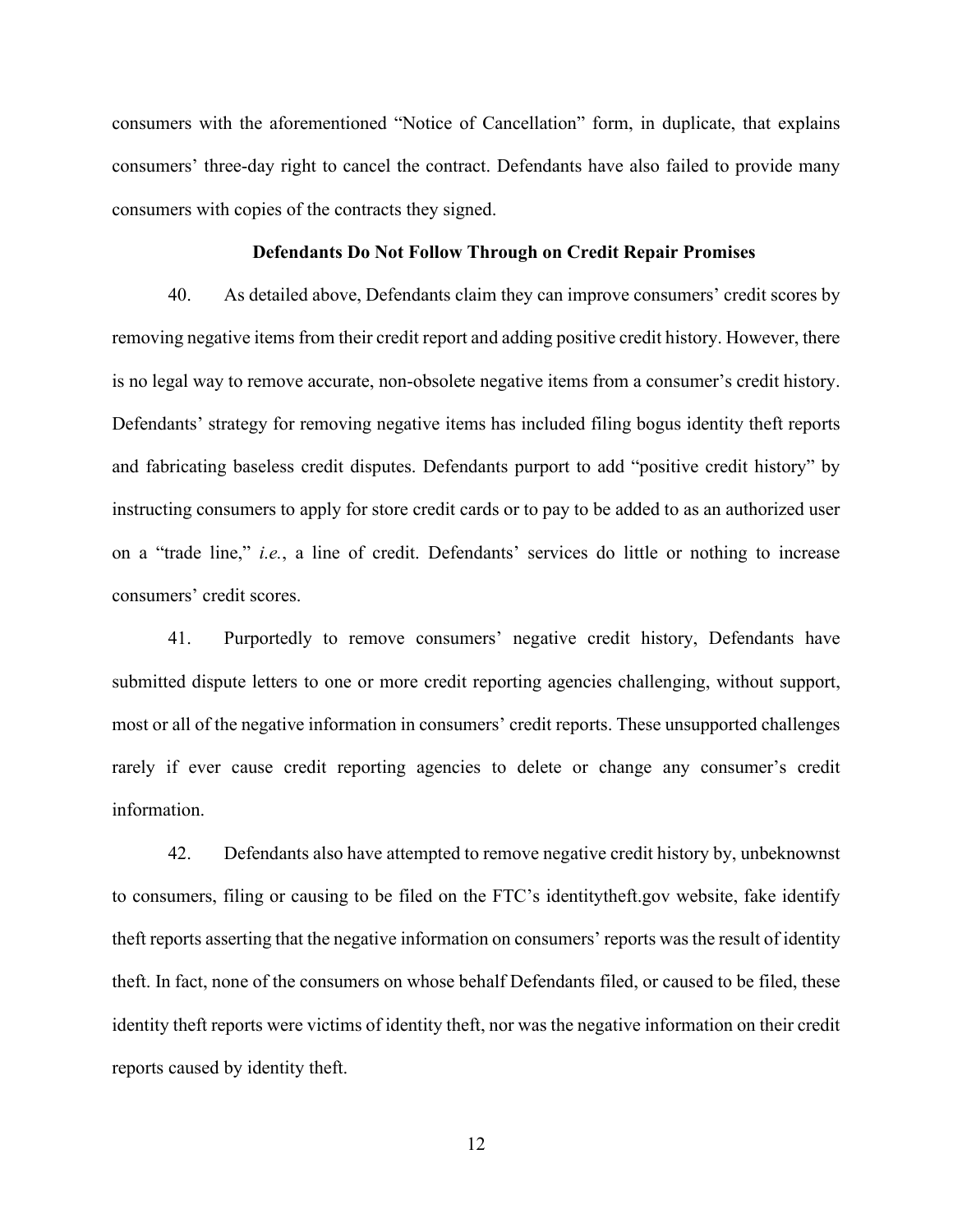43. Even if these identity theft reports had not been fake, simply filing an identity theft report will not automatically result in the removal of negative information from consumers' credit reports. Credit reporting agencies typically review identity theft reports submitted to them, and if those reports are determined to have been wrongfully filed, the credit reporting agency may decline to remove the requested negative information.

44. Defendants' credit building products similarly fail to improve their credit as promised. The store credit cards and trade lines that Defendants recommend for this purpose do not have the positive impact on the consumer's credit score promised by Defendants.

45. In summary, consumers who purchase Defendants' credit repair services do not obtain the promised improvements to their credit scores. In fact, at least one consumer reported that her credit score actually worsened after purchasing Defendants' credit repair services.

46. Since at least 2018, Defendants have collected over \$9 million from thousands of consumers through their unlawful credit repair scheme. The FTC has received dozens of consumer complaints about Defendants' scams.

47. Based on the facts and violations of law alleged in this Complaint, the Government has reason to believe that Defendants are violating or are about to violate laws enforced by the FTC.

# **COUNT I Violations of the FTC Act**

48. Paragraphs 1-47 are incorporated as if set forth herein.

49. In numerous instances, in connection with the advertising, marketing, promotion, offering for sale, or sale of credit repair services, Defendants have represented, directly or indirectly, expressly or by implication, that Defendants will significantly improve consumers'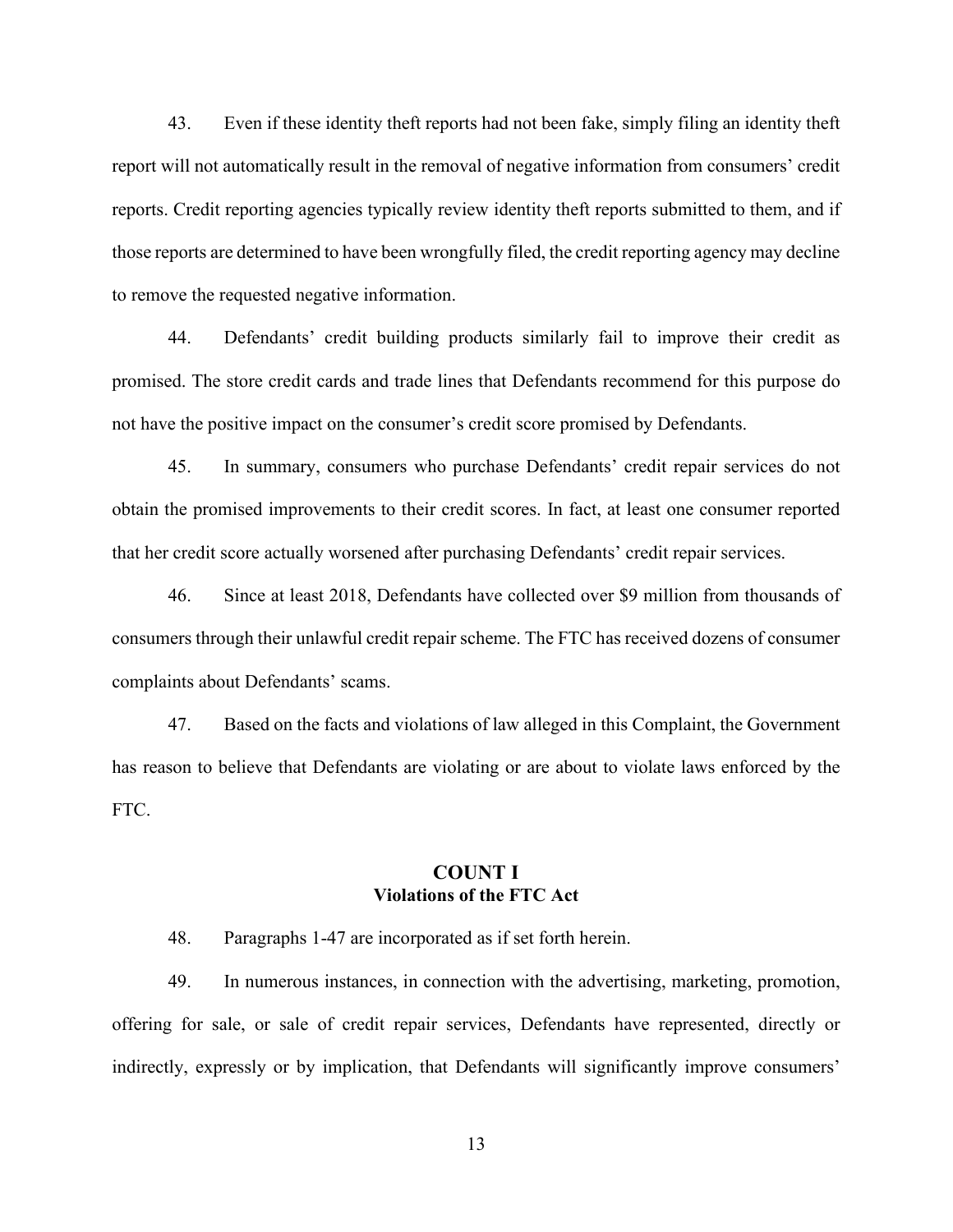credit scores by, among other things, a) removing negative information from consumers' credit reports or profiles; and/or b) selling credit building products, such as store credit cards.

50. In fact, when Defendants have made the representations set forth above, such representations were false or misleading.

51. Therefore, Defendants' false or misleading representations as set forth above constitute deceptive acts or practices in violation of Section 5(a) of the FTC Act, 15 U.S.C. § 45(a).

# **COUNT II Fraudulent or Deceptive Credit Repair Practices**

52. Paragraphs 1-51 are incorporated as if set forth herein.

53. Defendants are a "credit repair organization" under Section 403(3) of CROA, 15 U.S.C. § 1679a(3).

54. In numerous instances, in connection with the advertising, marketing, promotion, offering for sale, or sale of services to consumers by a credit repair organization, Defendants have engaged in practices prohibited by CROA. For example, Defendants have made statements, or counseled or advised consumers to make statements, which are untrue or misleading with respect to their credit worthiness, credit standing, or credit capacity to consumer reporting agencies, including by filing or causing to be filed identity theft reports even when consumers have not, in fact, been victims of identity theft.

55. In addition, Defendants have made untrue or misleading representations to consumers, including that Defendants will significantly improve consumers' credit scores by, among other things: a) removing negative information from consumers' credit reports or profiles; and/or b) selling credit building products, such as store credit cards, that will appear on consumers' credit reports or profiles.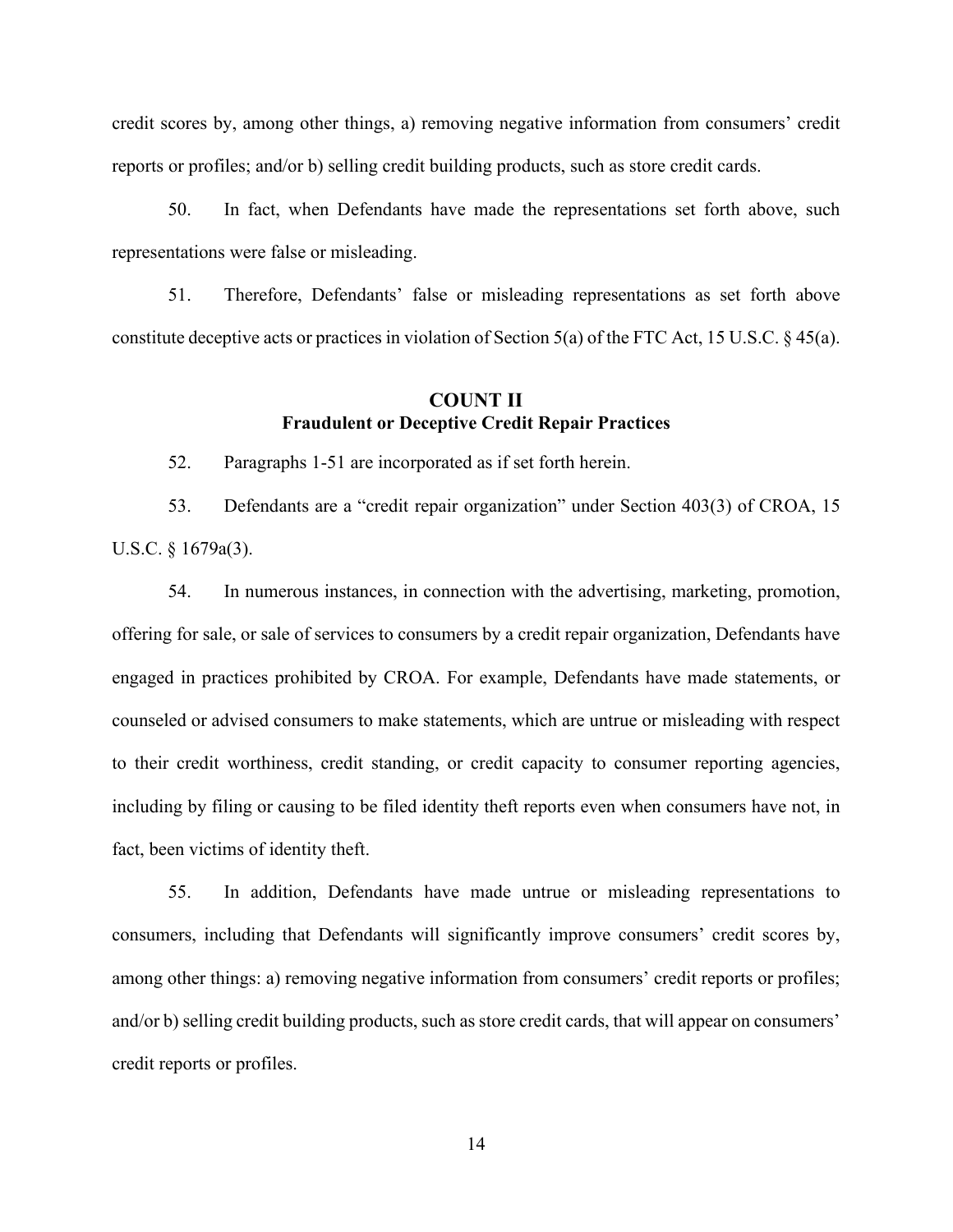56. Defendants also have engaged, directly or indirectly, in acts, practices, or course of business that constitute or result in the commission of, or an attempt to commit, a fraud or deception on any person in connection with the offer or sale of the services of the credit repair organization, including by filing identity theft reports on behalf of consumers even when consumers have not, in fact, been victims of identity theft.

57. Defendants have actual knowledge or knowledge fairly implied of the federal credit repair organization laws or analogous state laws that apply to and regulate credit repair organizations.

58. Therefore, Defendants' acts or practices as set forth above violate Section 404(a) of CROA, 15 U.S.C. § 1679b(a).

# **COUNT III Violation of Prohibition against Charging Advanced Fees for Credit Repair Services**

59. Paragraphs 1-58 are incorporated as if set forth herein.

60. In numerous instances, in connection with the advertising, marketing, promotion, offering for sale, or sale of services to consumers by a credit repair organization, Defendants have charged or received money or other valuable consideration for the performance of credit repair services that Defendants have agreed to perform before such services were fully performed.

61. Therefore, Defendants' acts or practices as set forth above violate Section 404(b) of CROA, 15 U.S.C. § 1679b(b).

## **COUNT IV Failure to Make Required Disclosures**

62. Paragraphs 1-61 are incorporated as if set forth herein.

63. In connection with the sale of services to consumers by a credit repair organization, Defendants have failed to provide a written statement of "Consumer Credit File Rights Under State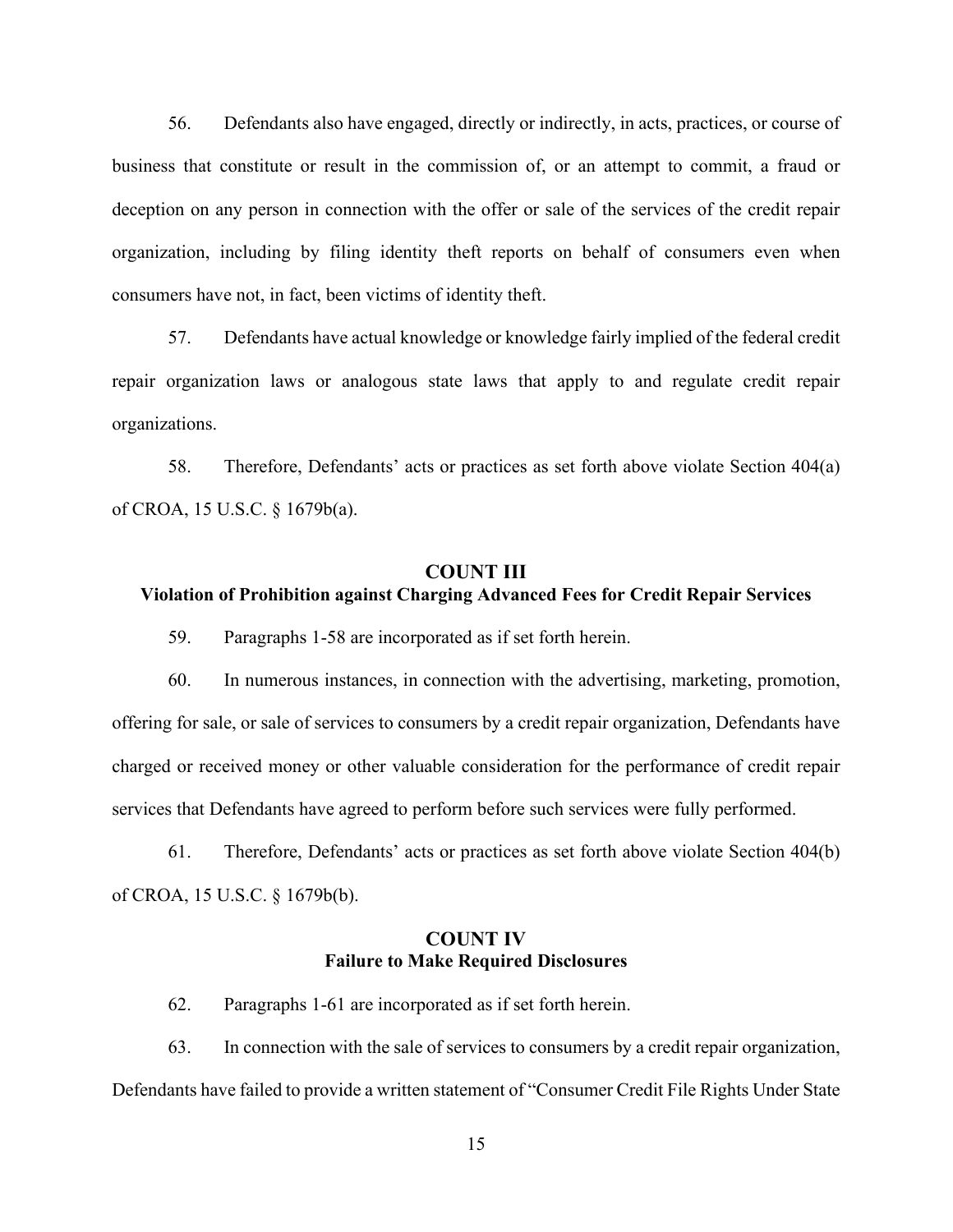and Federal Law," in the form and manner required by CROA, to consumers before any contract or agreement was executed.

64. Therefore, Defendants' acts or practices as set forth above violate Section 405 of CROA, 15 U.S.C. § 1679c.

# **COUNT V Failure to Include Required Terms and Conditions in Contracts**

65. Paragraphs 1-64 are incorporated as if set forth herein.

66. In connection with the sale of services to consumers by a credit repair organization, Defendants have failed to include in their consumer contracts the following required terms and conditions: the specific conspicuous statement in bold face type, in immediate proximity to the space reserved for the consumer's signature on the contract, regarding the consumers' right to cancel the contracts without penalty or obligation at any time before the third business day after the date on which consumers signed the contracts.

67. Therefore, Defendants' acts or practices as set forth above violate Section 406 of CROA, 15 U.S.C. § 1679d.

# **COUNT VI Failure to Provide Copy of Contract and Cancellation Form**

68. Paragraphs 1-67 are incorporated as if set forth herein.

69. In connection with the sale of services to consumers by a credit repair organization, Defendants have failed to provide with their consumer contracts a form with the heading "Notice of Cancellation," in the form and manner required by CROA to consumers. Similarly, Defendants have failed to provide consumers who entered into a contract with Defendants a copy of the completed contract and all disclosures required under CROA and a copy of any other document Defendants required the consumers to sign.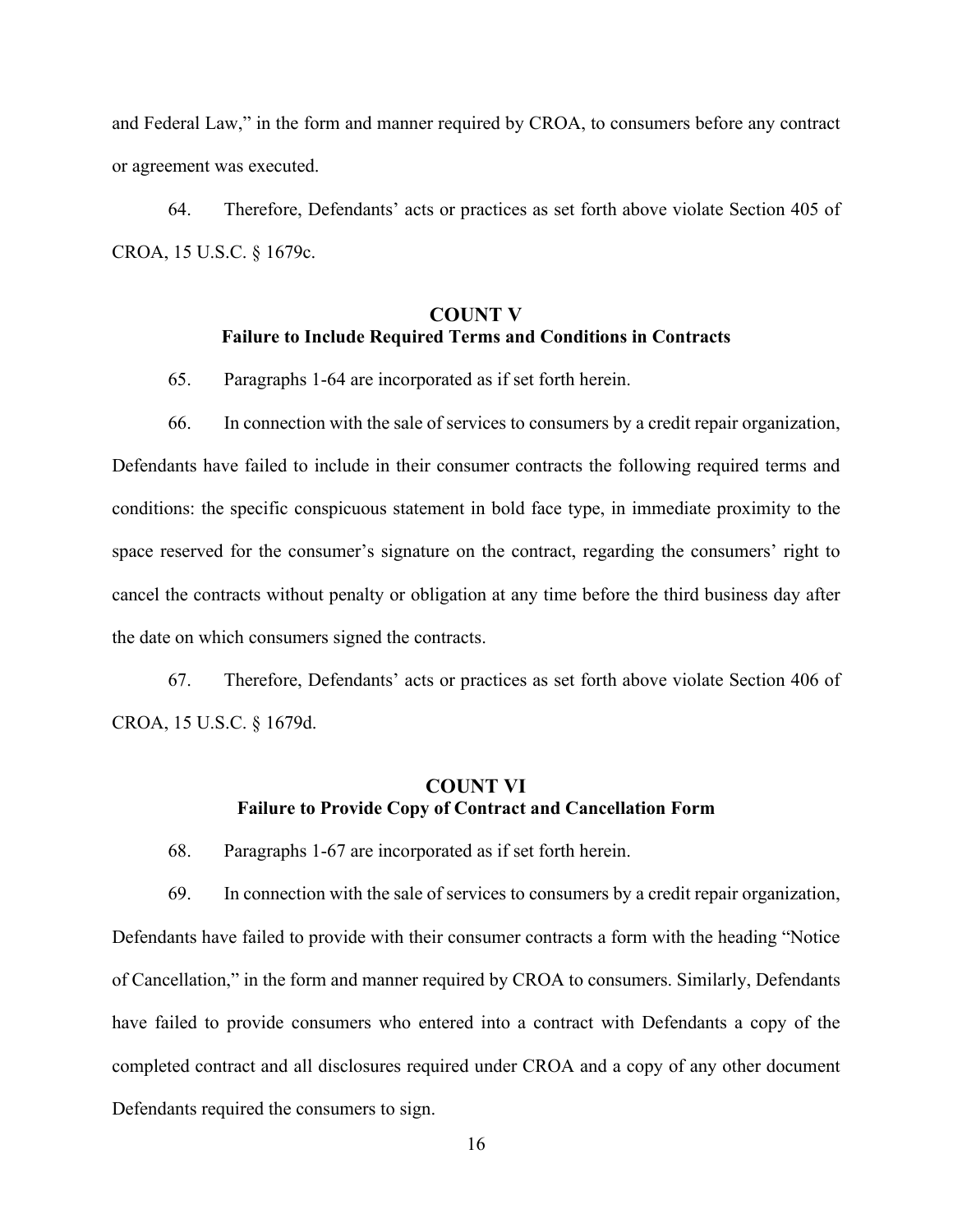70. Therefore, Defendants' acts or practices as set forth above violate Section 407 of CROA, 15 U.S.C. § 1679e.

# **COUNT VII Violations of Prohibition on Deceptive Telemarketing Practices**

71. Paragraphs 1-70 are incorporated as if set forth herein.

72. Defendants are "seller[s]" or "telemarketer[s]" engaged in "telemarketing," as those terms are defined in the TSR, 16 C.F.R. § 310.2(dd), (ff), and (gg).

73. In numerous instances, in connection with the telemarketing of credit repair services, Defendants have misrepresented, directly or by implication, material aspects of the performance, efficacy, nature, or central characteristics of their credit repair services, including but not limited to, that Defendants will significantly improve consumers' credit scores by, among other things: a) removing negative information from consumers' credit reports or profiles; and/or b) selling credit building products, such as store credit cards, that will appear on consumers' credit reports or profiles.

74. Defendants have actual knowledge or knowledge fairly implied of the TSR or analogous federal or state laws that regulate telemarketing.

75. Therefore, Defendants' acts or practices as set forth above violate Section 310.3 of the TSR, 16 C.F.R. § 310.3.

# **COUNT VIII Violation of Prohibition against Abusive Telemarketing Practices**

76. Paragraphs 1-75 are incorporated as if set forth herein.

77. In connection with the telemarketing of credit repair services, Defendants have engaged in abusive telemarketing practices in violation of the TSR. Defendants have requested or received payment of a fee or consideration for credit repair services before: (a) the time frame in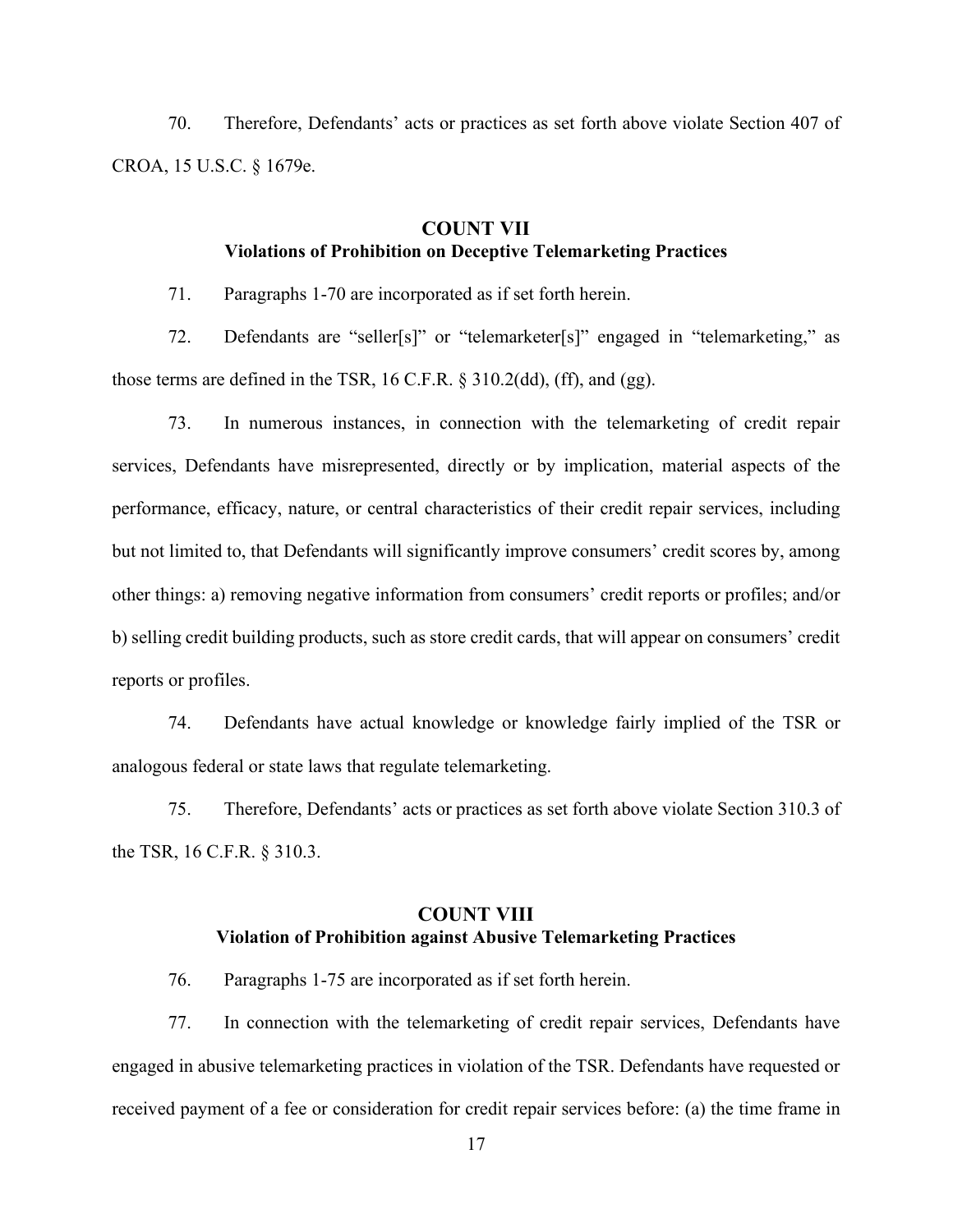which Defendants have represented all of the credit repair services will be provided to consumers has expired; and (b) Defendants have provided consumers with documentation in the form of a consumer report from a consumer reporting agency demonstrating that the promised results have been achieved, such report having been issued more than six months after the results were achieved.

78. In addition, Defendants have requested or received payment of a fee or consideration in advance of obtaining a loan or other extension of credit when the seller or telemarketer has guaranteed or represented a high likelihood of success in obtaining or arranging a loan or other extension of credit for a person.

79. Defendants' acts or practices as set forth above violate Section 310.4 of the TSR, 16 C.F.R. § 310.4.

### **CONSUMER INJURY**

80. Consumers are suffering, have suffered, and will continue to suffer substantial injury as a result of Defendants' violations of the FTC Act, CROA, and the TSR. Absent injunctive relief by this Court, Defendants are likely to continue to injure consumers and harm the public interest.

### **PRAYER FOR RELIEF**

Wherefore, Plaintiff requests that the Court:

A. Grant preliminary injunctive and ancillary relief as may be necessary to avert the likelihood of consumer injury during the pendency of this action and to preserve the possibility of effective final relief, including but not limited to, temporary and preliminary injunctions, an order freezing assets, and appointment of a receiver;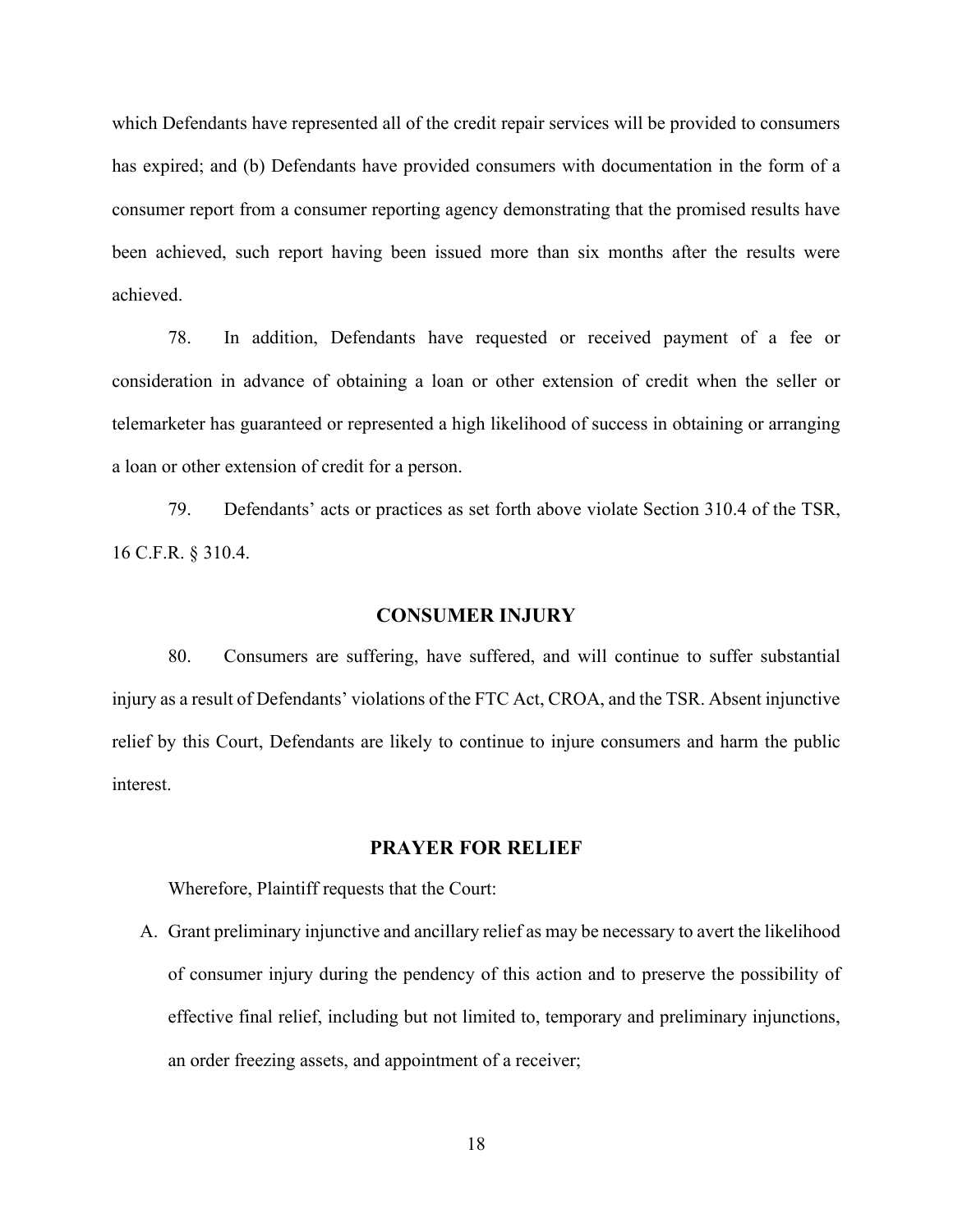- B. Enter a permanent injunction to prevent future violations of the FTC Act, CROA, and the TSR by Defendants;
- C. Award monetary and other relief as provided by law;
- D. Award Plaintiff monetary civil penalties from Defendants for every violation of CROA and the TSR; and
- E. Award any other and additional relief as the Court may determine to be just and proper.

## **FOR FEDERAL TRADE COMMISSION:**

JAMES REILLY DOLAN Acting General Counsel

MALINI MITHAL Associate Director Division of Financial Practices

HEATHER ALLEN Assistant Director Division of Financial Practices

GREGORY A. ASHE Federal Trade Commission 600 Pennsylvania Avenue NW Washington, DC 20580 Telephone: 202-326-3719 Facsimile: 202-326-3768 Email: gashe@ftc.gov

Dated: March 1, 2022 Respectfully submitted,

# **FOR PLAINTIFF UNITED STATES OF AMERICA:**

BRIAN M. BOYNTON Principal Deputy Assistant Attorney General Civil Division

ARUN G. RAO Deputy Assistant Attorney General

GUSTAV W. EYLER **Director** Consumer Protection Branch

LISA K. HSIAO Assistant Director

CLAUDE F. SCOTT Senior Litigation Counsel

STEPHEN C. TOSINI Senior Trial Counsel

AMY P. KAPLAN MARCUS P. SMITH Trial Attorneys

JENNIFER B. LOWERY United States Attorney

By: *s/ Richard A. Kincheloe*  Richard Kincheloe